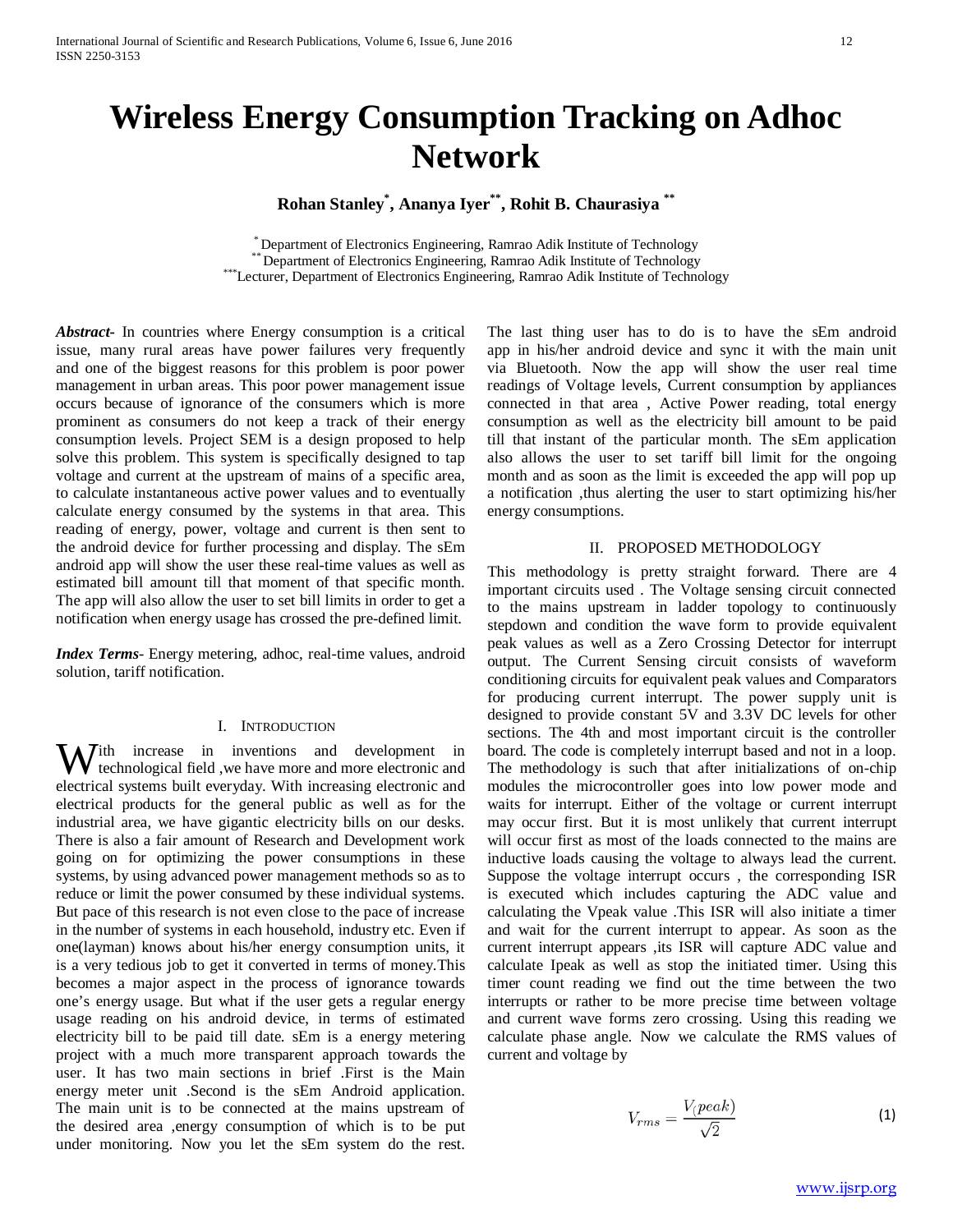Next thing in the algorithm is to calculate power  $P = Vrms$ x Irms x cos(phase angle) . Now as the load in any area may not be constant we need to calculate the area under the curve of active power reading. With dt as sampling period. Calculate Energy using power in kW and time in hour (time since controller reset) to get the energy reading in kW-hr. Next step is to send these real time readings on an android device via Bluetooth 4.0 (BLE). This data will be further processed by sEm android application .The android app will first acquire the data from the Bluetooth adapter API and display the real time values of Voltage, current , power and energy. The app will then calculate the bill amount based on the energy consumption level and standard electricity tariff table of the particular region. The app will display the tariff till that instant on a gauge with maximum level as the limit set by the user. As soon as the limit is reached the app will notify the user.

#### III. ALGORITHM



Fig. 1: sEm System Flow Chart

### IV. DESIGN AND IMPLEMENTATION

The controller used is based on MSP430 architecture designed by Texas Instruments. Texas instruments provides a wide range of variants of MSP430 specially designed as low power MCUs. The specific variant used in this project is MSP430F5529LP. [2]

Current Sensing Unit: For current sensing we have used ACS712 Hall effect sensor module. This hall effect sensor module is connected in series with the Line of the mains and its output voltage corresponds to the current in Amperes flowing through the Line. Output of this module is at Vcc/2 dc offset level, which means that for 0A current flowing through it (with  $Vec = 5V$ ) its output will be 2.5V.It has a sensitivity of 0.066V/A , which means for every 1A through it its output will rise by 66mV.Therefore for conditioning this signal according to our needs we used op-amps, OPA2340 to be specific. With Vcc at 3.3V for the sake of protecting the on-chip ADC in undesirable cases.2 Op-amp circuits are used: first is the peak detector since the algorithm created requires peak value in positive half cycle. Taking into consideration the 66mV/A sensitivity of Hall effect module and the 3.3V VDD of op-Amps, a maximum of 12 A can be accurately sensed in this system above which the output of Op-Amps will be saturated. Second Op-Amp circuit used is a Comparator with 2.5V as reference used such that if output of Hall effect sensor increases over 2.5V (which means Line Current through the sensor has reached its Zero corssing), the output of comparator will have a transition, Thus providing a interrupt for the controller. Fig 2 shows the schematic of Current Sensing Board [1]



Fig. 2: Current Sensing unit Circuit

Voltage Sensing Unit: The voltage sensing circuit basically consists of a 3V, 500mA transformer with its primary winding connected parallel in ladder topology to the mains upstream of the region under energy monitoring and secondary connected to the trimmer on the voltage sensing board for voltage level adjustments. By using transformer at the beginning we can both step-down the voltage level as well as stay isolated from the grid. The output voltage of this trimmer is given to two op-amp circuits, one of them is a peak detector and the other one is a ZCD. The peak detector output is given to another ADC input channel of MSP430 and the ZCD output is given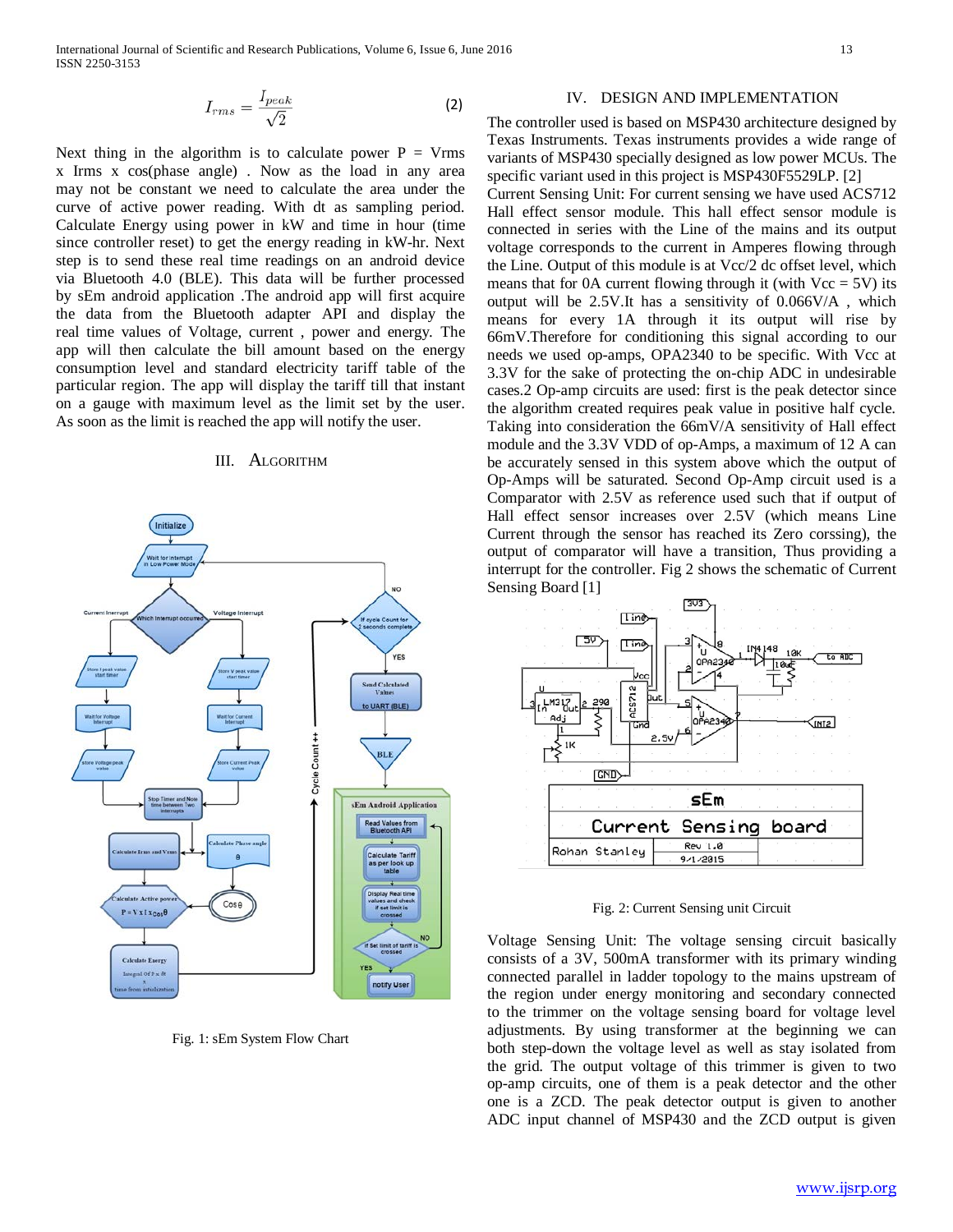as V - interrupt to MSP430 Fig 3 shows the schematic of voltage sensing board. [1]



Power Supply Unit (PSU): The power supply unit is specifically made to produce 5V and 3.3V for the Sensing and controller board. For generating 5V for the hall effect sensor the most commonly used regulator IC 7805 is connected with filtering capacitors .For generating 3.3V for op-Amps biasing as well as for the controller, IC LM317 variable regulator circuit is used. Due to use of low power components, the current and power requirements of the sEm circuits is very less and therefore these regulator ICs were sufficient for this project. [1]



Bluetooth 4.0 (BLE): The communication module used for connecting to the android device is BLE 4.0 module. The ble module is connected to the vacant UART port of MSP430. This specific variant was selected because of its low power consumption levels and few other features which makes it much better from previous versions of Bluetooth. Previous Bluetooth version had:100msec of wake time latency ,which means when its in not connected state and in sleep mode, it takes 100 msec to wake up and start functioning. Minimum total time to send data is 100msec, which also increases its power consumption slightly. Power consumption: 1W as per reference .Current consumption: less than 30 mA.[10] While BLE has following features: Wake latency : 6msec, Minimum total time to send data is 3msec, Power consumption: 0.01W to 0.5W, Current consumption : less than 15 mA.

# V. SYSTEM BLOCK DIAGRAM



Fig. 5: System Block Diagram

## VI. NORMALIZATION OF VALUES

For voltage sensing the ADC value read is passed through a simple equation

$$
V_{peak} = \frac{ADC value}{4095.0} \times 3.3
$$
\n(3)

to get the voltage value. This voltage value is actually the peak value of the conditioned or rather attenuated version of grid voltage value. Therefore to get the actual grid voltage value we need to multiply this value with attenuation factors. After getting the peak value of Input grid voltage. We can get the RMS value by passing it in a simple equation

$$
V_{RMS} = \frac{V_{peak}}{1.414}
$$
 (4)

, which is same as

$$
V_{RMS} = \frac{V_{peak}}{\sqrt{2}}\tag{5}
$$

For current sensing the input is from ACS712 hall effect sensor which provides an output with dc offset at Vcc/2, that means in our case the output will be shifted to 2.5V.The sensitivity of ACS712 is 66mV, which means output will change by 66mV for every 1 A alternating current flowing through the sensor. Therefore ADC value will be first converted to voltage value, same as in voltage sensing.This voltage value must first be freed from DC offset or DC shift provided by sensor. Therefore we perform

$$
I = I - 2.5\tag{6}
$$

to get value having 0V reference.Now this value is divided by sensitivity of sensor ,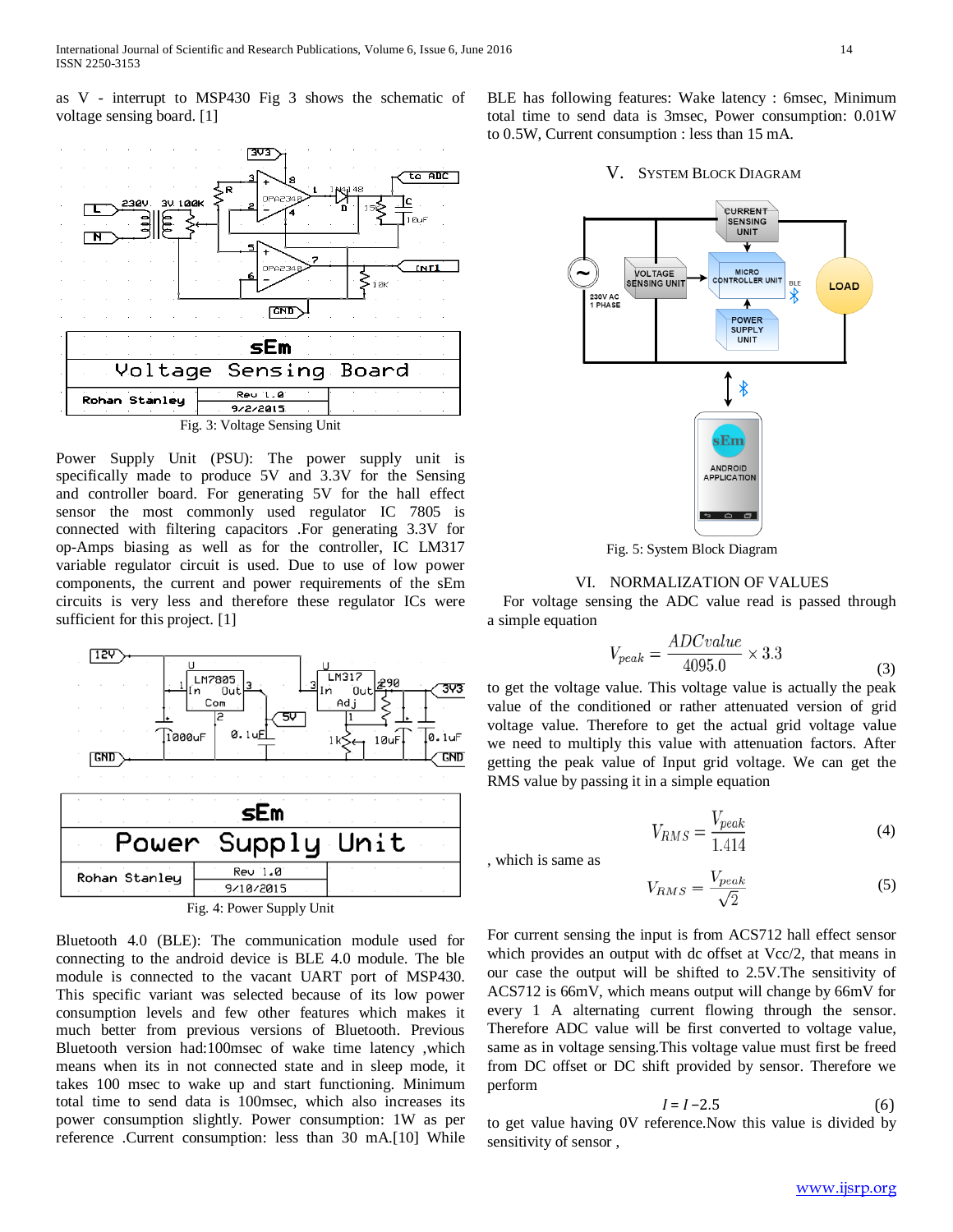International Journal of Scientific and Research Publications, Volume 6, Issue 6, June 2016 15 ISSN 2250-3153

$$
I_{peak} = \frac{I}{0.066} \tag{7}
$$

to get actual current value in Ampere flowing from the grid into the monitored area. The RMS value of current will be calculated in the same way as for voltage values.

### VII. CAPTURING PHASE ANGLE FOR POWER FACTOR CALCULATION

First we find out the time between current and voltage waveforms zero crossing instant by calculating time between the two interrupts rising edge. That is done by using the onchip timer module. When the Voltage Interrupt occurs we run the timer and as soon as the current interrupt arrives we halt the timer and using the count stored in timer register we can easily calculate the time between the two interrupts (timeInterval).We can then calculate phase angle by the time value using

$$
PhaseAngle = timeInterval \times 50.0 \times 360.0.
$$
 (8)

#### VIII. POWER AND ENERGY CALCULATIONS

For calculating instantaneous power consumption we use the RMS values of voltage and current calculated before. We pass the phase angle into a trigonometric COS function to get Cos of phase Angle, which is the POWER FACTOR. Now we use the standard formula for active power [4]

Active Power (P) = 
$$
V_{\text{RMS}} \times I_{\text{RMS}} \times Cos(phaseAngle)
$$
 (9)

As the load in a predefined area may change any time, the power is never a constant value. It will change as and when the load changes.We need to integrate the power values to find out the area under the curve.[4]

$$
\int P \times dt
$$

The above equation is implemented for discrete time samples as

$$
\frac{\sum P \times SamplingPeriod}{NumberOf Samples} \tag{10}
$$

This integrated power value (in kilowatts) is then multiplied with time (in hours) from reset to get Energy (in kw-hr)

 *Energykw*−*hr* = *Powerkw* × *timehours*  (11)

# IX. SEM ANDROID APPLICATION

sEm (smart Energy Monitor) App was designed to function synchronously with the sEm meter unit. A smart meter is usually an electronic device that records consumption of electric energy in intervals of an hour or less and communicates that

information at least daily back to the utility for monitoring and billing. Smart meters can gather data for remote reporting and displays the data on the app. Such an advanced metering infrastructure differs from traditional automatic meter reading by the fact that in this metering the unit wirelessly sends the data to the app using Bluetooth. Main Activity: The main activity is the first page that is viewed by the user when the app is launched. This activity displays the values of the various parameters calculated by the SEM energy meter unit. The values are current, voltage, power, energy. The tariff value or bill amount calculated by the app is also displayed on this activity. These values refresh in a period of 2 seconds in connected state.



Fig. 6: Main Activity

Menu Activity: This activity creates a drop down menu which in this specific project shows the intents to Setting page, About Developer page and reset .The Reset button will reset the value of tariff from Rs. 0000. Setting Activity: This activity provides us with different options such as settings the bill limit, enabling and disabling the limit, About the app and connect button. The bill limit edit box will allow the user to set the limit for tariff, crossing which the app will notify the user .As soon as the bill limit is set the app will assign the maximum value of the gauge in main activity to the maximum bill limit and the gauge will move accordingly. The limit enable check box will allow the user to enable/disable the limit notifying feature. When the check box is enabled the limits are set on the tariff values and the limit is removed when check box is un-tick. The connect button takes the user to the Bluetooth enquiry activity, where after asking permissions for enabling Bluetooth the app will initiate device enquiry for nearby Bluetooth devices. About the app button /intent will take the user to the About App activity where the user can read the various features of app as well as important instructions.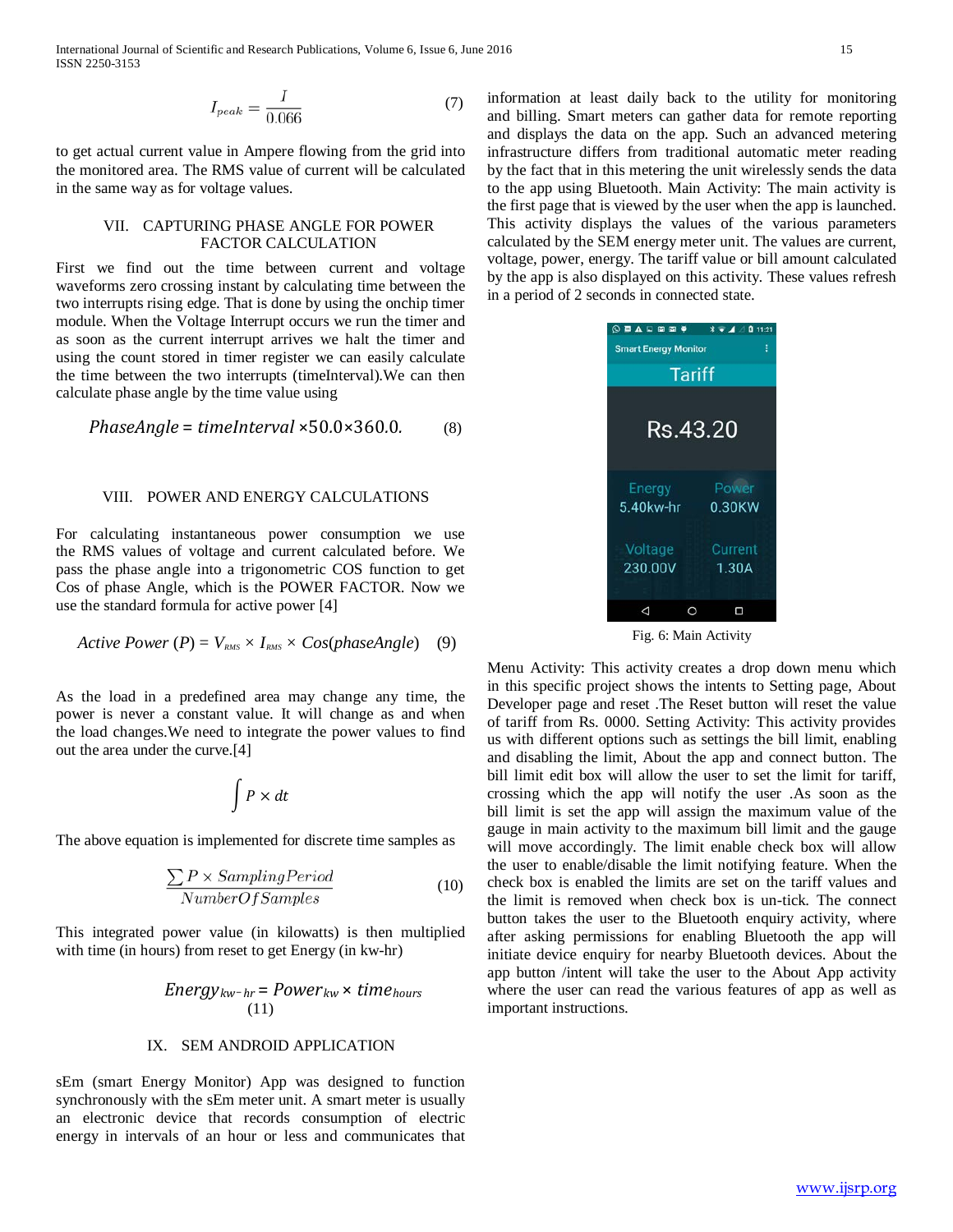

Fig 10 shows the wave form at no load condition, fig 11 shows wave forms with 300W load connected. The yellow waveform is the Vout for sensing which goes to ADC and the blue wave form is the interrupt signal which appears every 20ms for a 50Hz signal.



Fig. 10: No load Output waveforms



Fig. 11: With Load Current waveforms

Fig 12 shows the output wave forms of voltage sensing boards. Yellow waveform is Vout, peak detector output with holding time of 100msec.Blue waveform indicates the ZCD output which is used as interrupt to MSP430. Fig 13 shows both current and voltage interrupts at the same time. The yellow waveform is Voltage interrupt rising edge and blue waveform is Current interrupt rising edge. As we can see due to inductive load connected in downstream Mains , voltage is leading current by 500uSec.



Fig. 12: Voltage Sense Unit Output Waveforms